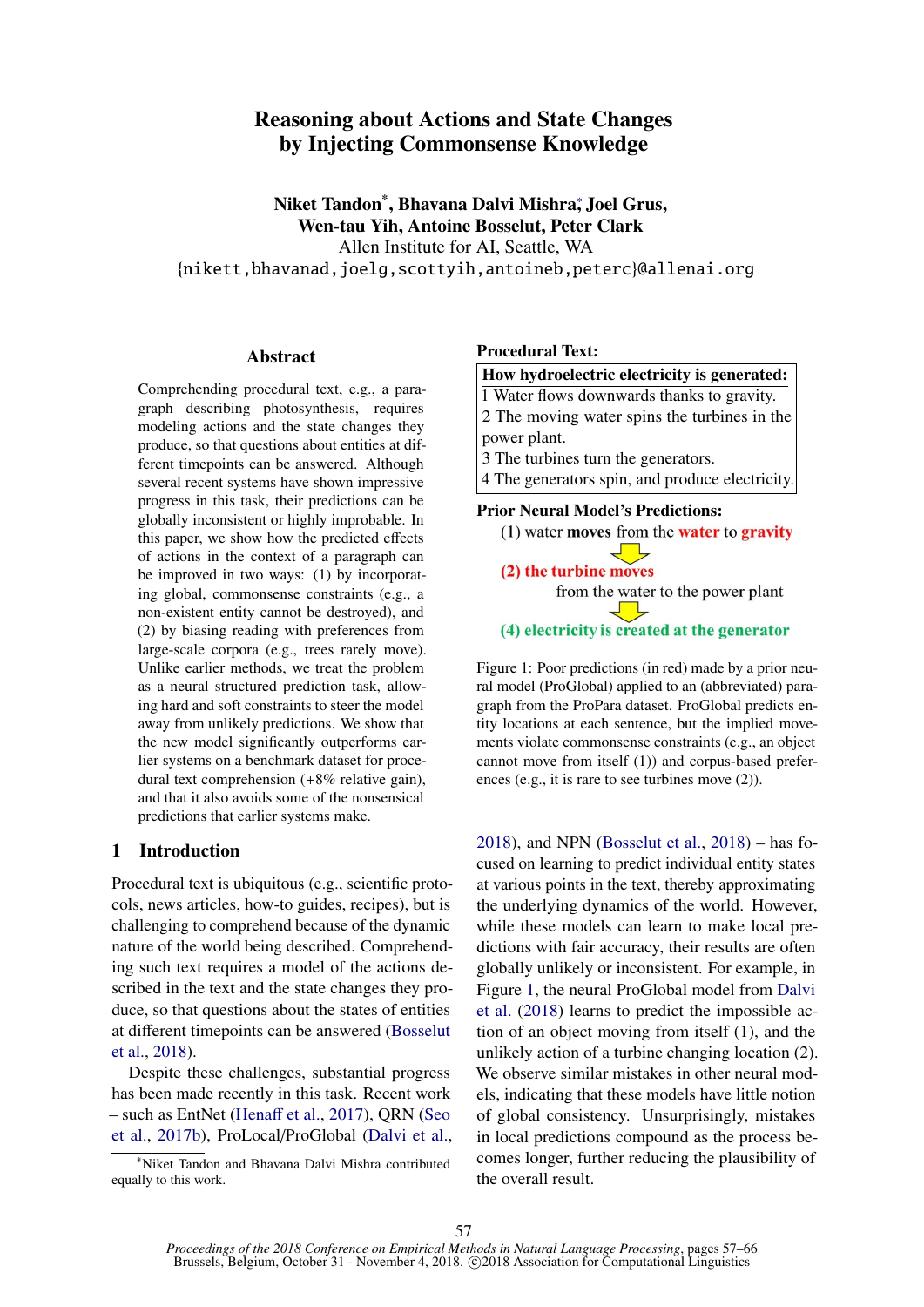To address this challenge, we treat process comprehension as a *structured prediction task* and apply hard and soft constraints during reading. During training, our model, called ProSTRUCT, learns to search for the most likely action sequence that is consistent with global constraints (e.g., entities cannot be destroyed after they have already been destroyed) and priors from background knowledge (e.g., turbines rarely change location). The model is trained end-to-end, with gradients backpropagating through the search path. We find that this approach significantly outperforms existing approaches on a benchmark dataset for process comprehension, mainly by avoiding the nonsensical predictions that earlier systems make.

Our contributions are twofold. First, we reformulate procedural text comprehension in a novel way: as a (neural) structured prediction task. This lets hard and soft constraints steer the model away from unlikely and nonsensical predictions. Second, we present a novel, end-to-end model that integrates these constraints and achieves state-of-the-art performance on an existing process comprehension dataset [\(Dalvi et al.,](#page-9-2) [2018\)](#page-9-2).

### 2 Related Work

Our work builds off a recent body of work that focuses on using neural networks to explicitly track the states of entities while reading long texts. These works have focused on answering simple commonsense questions [\(Hena](#page-9-0)ff et al., [2017\)](#page-9-0), tracking entity states in scientific processes [\(Dalvi et al.,](#page-9-2) [2018;](#page-9-2) [Clark et al.,](#page-8-1) [2018\)](#page-8-1), tracking ingredients in cooking recipes [\(Bosselut et al.,](#page-8-0) [2018\)](#page-8-0), and tracking the emotional reactions and motivations of characters in simple stories [\(Rashkin et al.,](#page-9-3) [2018\)](#page-9-3). Our work extends these methods and addresses their most common issues by using background knowledge about entities to prune the set of state changes they can experience as the model reads new text.

Prior to these neural approaches, some earlier systems for process comprehension did make use of world knowledge, and motivated this work. Like us, the system ProRead [\(Berant et al.,](#page-8-2) [2014;](#page-8-2) [Scaria](#page-9-4) [et al.,](#page-9-4) [2013\)](#page-9-4) also treated process comprehension as structure prediction, using an Integer Linear Programming (ILP) formalism to enforce global constraints (e.g., if the result of event1 is the agent of event2, then event1 must enable event2). Similarly, [Kiddon et al.](#page-9-5) [\(2015\)](#page-9-5) used corpus-based priors to guide extraction of an "action graph" from recipes. Our work here can viewed as incorporating these approaches within the neural paradigm.

Neural methods for structure prediction have been used extensively in other areas of NLP, and we leverage these methods here. In particular we use a neural encoder-decoder architecture with beam search decoding, representative of several current state-of-the-art systems [\(Bahdanau et al.,](#page-8-3) [2014;](#page-8-3) [Wiseman and Rush,](#page-9-6) [2016;](#page-9-6) [Vinyals et al.,](#page-9-7) [2015\)](#page-9-7). As our model's only supervision signal comes from the final prediction (of state changes), our work is similar to previous work in semantic parsing that extracts structured outputs from text with no intermediate supervision [\(Krishnamurthy et al.,](#page-9-8) [2017\)](#page-9-8).

State tracking also appears in other areas of AI, such as dialog. A typical dialog state tracking task (e.g., the DSTC competitions) involves gradually uncovering the user's state (e.g., their constraints, preferences, and goals for booking a restaurant), until an answer can be provided. Although this context is somewhat different (the primary goal being state discovery from weak dialog evidence), state tracking techniques originally designed for procedural text have been successfully applied in this context also [\(Liu and Perez,](#page-9-9) [2017\)](#page-9-9).

Finally, our model learns to search over the best candidate structures using hard constraints and soft KB priors. Previous work in Neural Machine Translation (NMT) has used sets of example-specific lexical constraints in beam search decoding to only produce translations that satisfy every constraint in the set [\(Hokamp and Liu,](#page-9-10) [2017\)](#page-9-10). In contrast, our work uses a set of global example-free constraints to prune the set of possible paths the search algorithm can explore. Simultaneously, a recent body of work has explored encoding soft constraints as an additional loss term in the training objective for dialogue [\(Wen et al.,](#page-9-11) [2015\)](#page-9-11), machine translation [\(Tu et al.,](#page-9-12) [2016\)](#page-9-12), and recipe generation [\(Kiddon](#page-9-13) [et al.,](#page-9-13) [2016\)](#page-9-13). Our work instead uses soft constraints to re-rank candidate structures and is not directly encoded in the loss function.

### 3 Problem Definition

We first define the general task that we are addressing, before presenting our approach.

#### 3.1 General Formulation

We define the task as follows. Given:

• A **paragraph of procedural text**  $S =$  an ordered set of sentences  $\{s_1, ..., s_T\}$  describing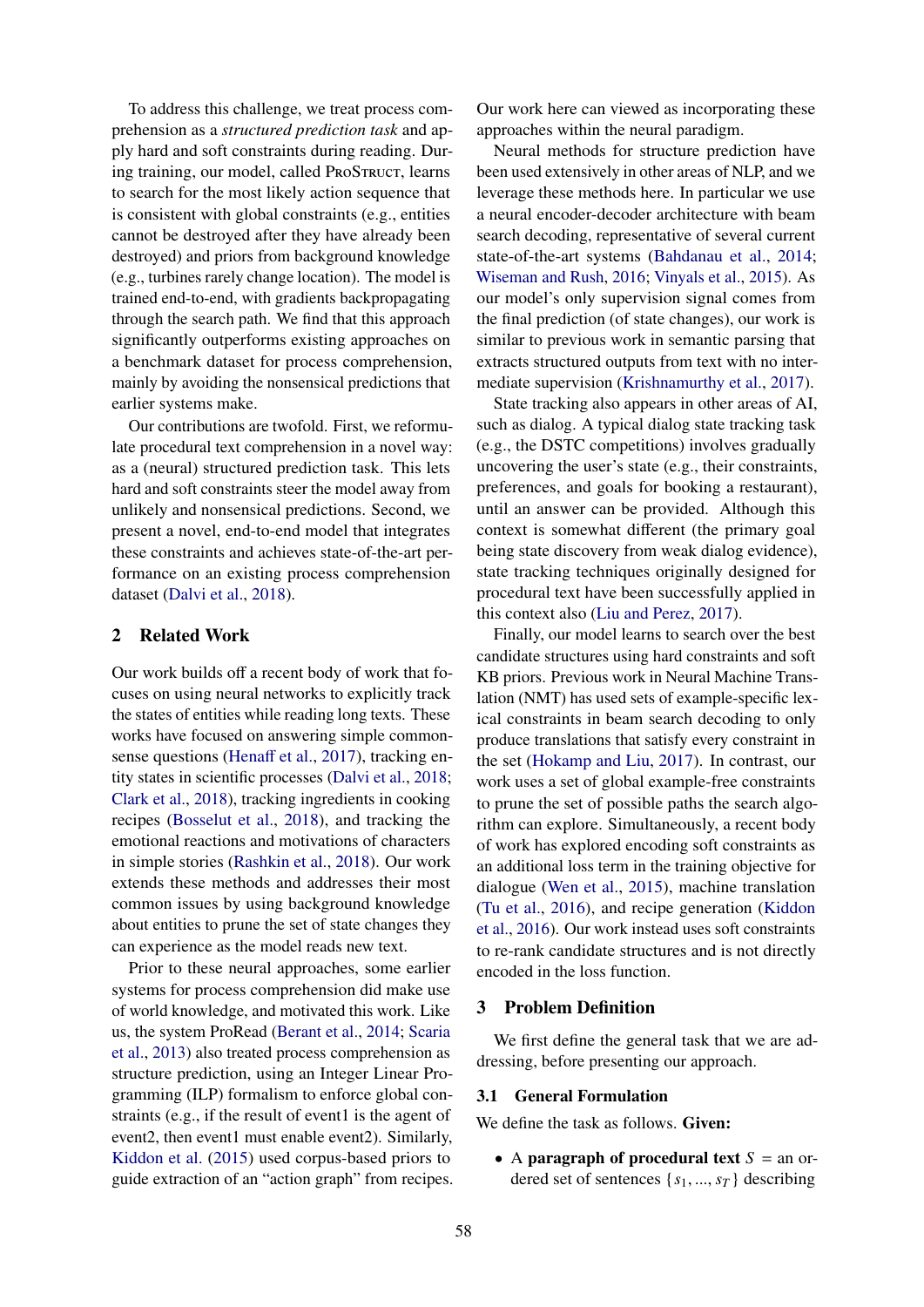<span id="page-2-0"></span>

|                                                           |        | <b>Participants:</b> |             |             |
|-----------------------------------------------------------|--------|----------------------|-------------|-------------|
| Paragraph (seq. of steps):                                |        | water                | turbine     | electricity |
|                                                           | state0 | ?                    | power plant |             |
| <b>Water flows downwards</b><br>thanks to gravity         |        |                      |             |             |
|                                                           | state1 | ?                    | power plant |             |
| The moving water spins the<br>turbines in the power plant |        |                      |             |             |
|                                                           |        | state2 turbine       | power plant |             |
| The turbines turn<br>generators                           |        |                      |             |             |
|                                                           |        | state3 turbine       | power plant |             |
| The generators spin, and<br>produce electricity           |        |                      |             |             |
|                                                           | state4 | turbine              | power plant | qenerator   |

Figure 2: How the (simplified) paragraph in Figure [1](#page-0-0) is annotated in ProPara. Each filled row shows the location of entities between each step ("?" denotes "unknown", "-" denotes "does not exist"). For example, in the last line (state4), the water is at the turbine.

a sequence of  $actions<sup>1</sup>$  $actions<sup>1</sup>$  $actions<sup>1</sup>$  about a given topic (a word or phrase).

- A set of entities  $E = \{e_i\}$  representing the entities mentioned in the procedure or process. Each entity  $e_j$  is denoted by the set of its mentions in the paragraph, e.g., {leaf, leaves}
- A set of properties  $P = \{p_k\}$  of entities to be tracked (e.g., location, existence)

#### predict:

• The state of each entity  $e_j$  after each sentence *sk*, where an entity's state is the values of all its properties  $\{p_k\}$ . For example, in Figure [2,](#page-2-0) the state of the water after step 2 is {loca- $\text{tion}(\text{water}) = \text{turbine}; \text{exists}(\text{water}) = \text{true}.$ 

This task definition covers the tasks used in earlier procedural text comprehension datasets. In bAbI tasks 1-3, a single propert (location) was tracked for a single entity throughout a paragraph [\(Weston](#page-9-14) [et al.,](#page-9-14) [2015\)](#page-9-14). In the state tracking task of [Bosselut](#page-8-0) [et al.](#page-8-0) [\(2018\)](#page-8-0), six properties (temperature, shape, etc.) were tracked for each ingredient in the recipe.

#### 3.2 Data

In our work, we use the ProPara dataset [\(Dalvi](#page-9-2) [et al.,](#page-9-2) [2018\)](#page-9-2) for both illustration and evalution. ProPara contains 488 paragraphs (3100 sentences) of a particular genre of procedural text, namely science processes (e.g., how hydroelectricity is generated). The dataset tracks two entity properties, existence and location, for all entities involved in each process, resulting in 81,000 annotations in the

dataset. Figure [2](#page-2-0) gives a (simplified) example of the data, visualized as an (entity x sentence) grid, where each column tracks a different entity (time progressing vertically downwards), and each row denotes the entities' state (existence and location) after each sentence. To evaluate the predictions, a set of templated questions whose answers can be computed from the predictions is posed (e.g., "What was destroyed, when and where?").

### 4 Model

We now describe our model, called PROSTRUCT.

#### 4.1 Overview

We approach the task by predicting the state *changes* that occur at each step of the text, using a vocabulary (size  $K$ ) of the possible state change types that can occur given the domain and properties being modeled. For example, for the ProPara dataset, we model  $K = 4$  types of state change: move, create, destroy, and none. move changes an entity's location from one place to another, create from non-existence to a location, and destroy from a location to non-existence. State changes can be parameterized by text spans in the paragraph, e.g., move takes a before and after location parameter. If a parameterized state change is predicted, then the model also must predict its parameter values from the paragraph.

Previous models for process comprehension make a sequence of local predictions about the entities' states, one sentence at a time, maintaining a (typically neural) state at each sentence. However, none have the ability to reverse earlier predictions should an inconsistency arise later in the sequence. PROSTRUCT overcomes this limitation by reformulating the task as structured prediction. To do this, it uses a neural encoder-decoder from the semantic parsing literature [\(Krishnamurthy et al.,](#page-9-8) [2017;](#page-9-8) [Yin](#page-9-15) [and Neubig,](#page-9-15) [2017\)](#page-9-15) combined with a search procedure that integrates soft and hard constraints for finding the best candidate structure.

For each sentence and entity, the encoder first uses a bidirectional LSTM to encode the sentence and indicator variables identifying which entity is currently being considered (Figure [3\)](#page-3-0). It then produces a (distributed) representation of the action that the sentence describes as being applied to that entity. During decoding, the model decodes each action embedding into a distribution over possible state changes that might result, then performs

<sup>&</sup>lt;sup>1</sup>We use a broad definition of action to mean any event that changes the state of the world (including non-volitional events such as roots absorbing water).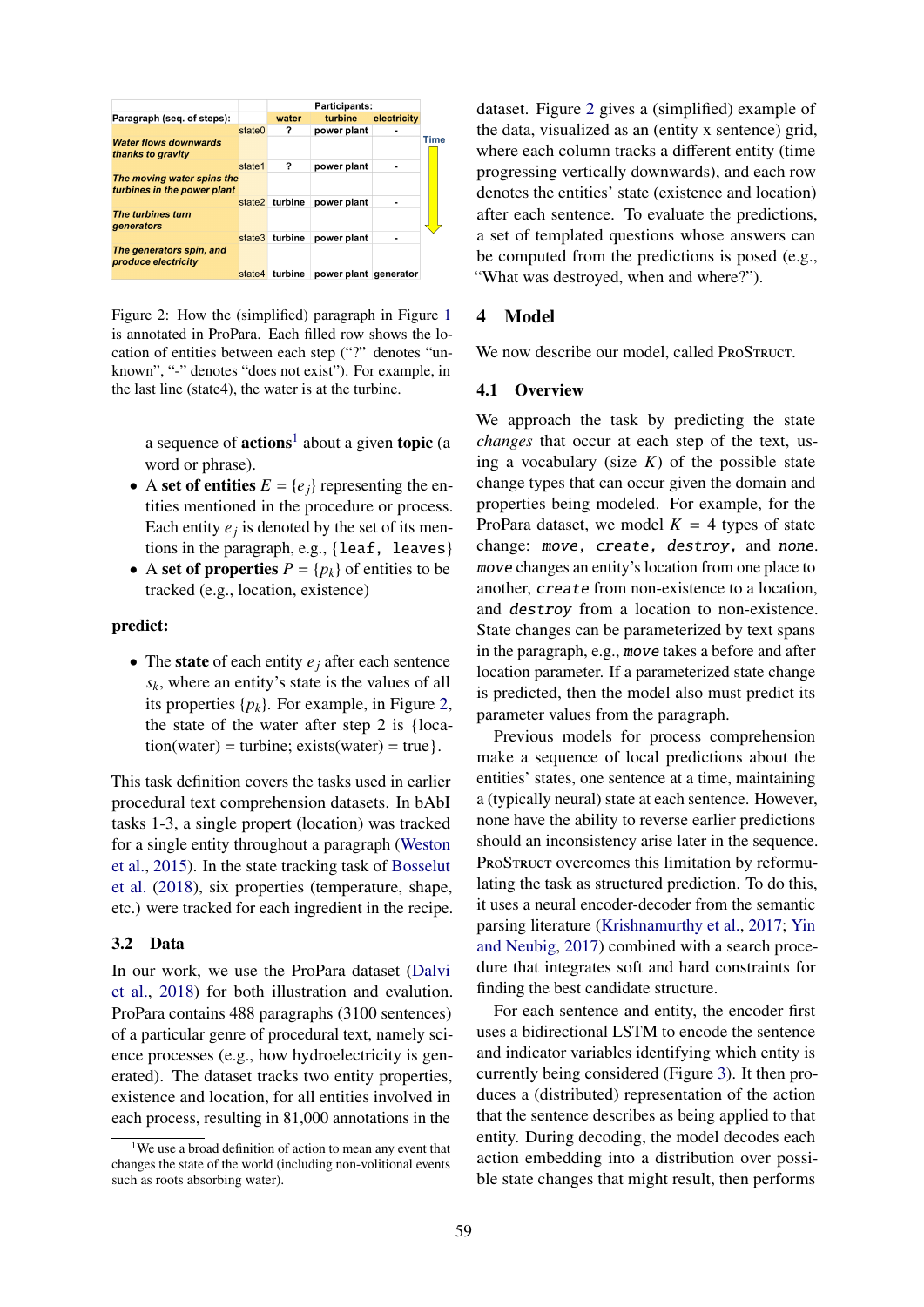<span id="page-3-0"></span>

Figure 3: The encoder, illustrated for the ProPara domain with the paragraph from Figure [1.](#page-0-0) During encoding, PROSTRUCT creates an action embedding  $c_{ti}$  representing the action at step *t* on entity  $e_k$ , for all entities at all steps. The overall action sequence (right-hand box) is the collection of these embeddings, for each entity (listed horizontally) and each step (listed vertically downwards).

a search over the space of possible state change sequences. Each node in the space is a partial sequence of state changes, and each edge is a prediction of the next state changes to add to the sequence (Figure [4\)](#page-4-0).

During training, the model only follows the path along the gold sequence, and optimizes a loss function that drives up the likelihood of predictions along that path (thus driving down the probabilities for alternative, incorrect paths). At test time, the model does not have access to the gold path, and instead performs a beam search of the space to find the best candidate sequence.

Most importantly, by mapping the state change prediction problem to structured prediction, we can perform a search over the set of candidate paths that allows us to introduce hard and soft constraints that capture commonsense knowledge. Hard constraints are used to prune the search space (Equation [4](#page-4-1) later), and soft constraints bias the search away from unlikely state changes via an additional term in the scoring function (Equations [5](#page-4-2) and [6\)](#page-4-3).

#### 4.2 Encoder

The encoder operates over every  $(s_t, e_j) \in S \times E$ <br>pair to create an encoded representation  $c_i$ , of the pair to create an encoded representation  $c_{tj}$  of the action described by sentence  $s_t$ , as applied to entity  $e_j$ . In other words, we can consider the overall action to be represented by |*E*| embeddings, one for each of the entities in *E*, encoding the action's effects on each. This novel feature allows us to model different effects on different entities by the same action. For example, a conversion action may simultaneously destroy one entity and create another. Figure [3](#page-3-0) shows the encoder operating on *s*4: "The generator spins, and produces electricity" and *e*3: electricity from Figure [1.](#page-0-0)

Without loss of generality, we define an arbitrary sentence in *S* as  $s_t = \{w_0, ..., w_I\}$ . Each word  $w_i$  in the input sentence is encoded as a vector  $x_t - y$ the input sentence is encoded as a vector  $x_i = [v_w :$  $v_e : v_v$ , which is the concatenation of a pre-trained word embedding  $v_w$  for  $w_i$ , an indicator variable  $v_e$  for whether  $w_i$  is a reference to the specified entity  $e_j$ , and an indicator variable  $v_\nu$  for whether  $w_i$  is a verb. We use GloVe vectors as pre-trained embeddings [\(Pennington et al.,](#page-9-16) [2014\)](#page-9-16) and a POS tagger to extract verbs [\(Spacy,](#page-9-17) [2018\)](#page-9-17).

Then, a BiLSTM is used to encode the word representations extracted above, yielding a contextualized vector  $h_i$  for each embedded word  $x_i$  that is the concatenated output of the backward and forward hidden states produced by the BiLSTM for word  $w_i$ . An attention over the contextualized embeddings  $h_i$  is performed to predict a distribution of weights over the sentence:

$$
a_i = h_i * B * h_{ev} + b \tag{1}
$$

$$
c_{tj} = \sum_{i=1}^{I} a_i * h_i \tag{2}
$$

where  $a_i$  is the attention weight for each contextualized embedding,  $c_{tj}$  is the vector encoding the action for the sentence-entity pair  $(s_t, e_j)$ , *B* and *b*<br>are learned parameters and *b* is the concatenation are learned parameters, and *hev* is the concatenation of the contextual embeddings of the hidden states where the entity  $h_e$  and verb  $h_v$  are mentioned:

$$
h_{ev} = [\mu({h_i : x_i[v_e] = 1}); \mu({h_i : x_i[v_v] = 1})]
$$
\n(3)

where  $\mu$  is an average function, and  $x_i[v_e]$  and  $x_i[v_v]$ correspond to the entity indicator and verb indicator variables defined above for any word *w<sup>i</sup>* , respectively. The output vector  $c_{ti}$  encodes the action at step  $s_t$  on entity  $e_j$ . This vector is computed for all steps and entities, populating a grid of the actions on each entity at each step (Figure [3\)](#page-3-0).

#### 4.3 Decoder

To decode the action vectors  $c_{tj}$  into their resulting state changes they imply, each is passed through a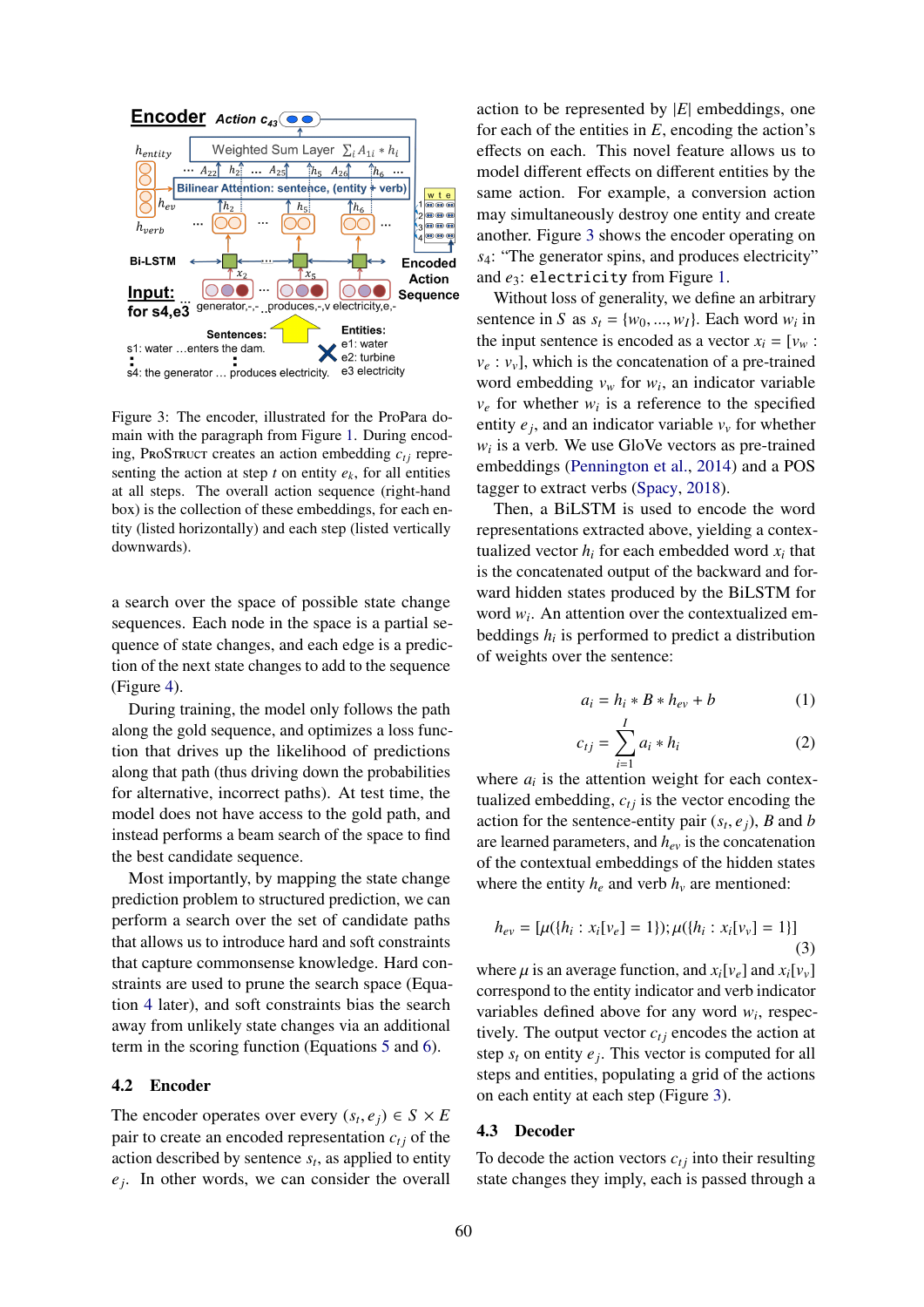feedforward layer to generate  $logit(\pi_t^j)$ <br>gistic activations over the K possible s  $t<sub>t</sub>$ ), a set of logistic activations over the *K* possible state changes are  $K = 4$  possible state changes: move, create, *j*  $t_t$ <sup>*t*</sup> for entity  $e_j$  in sentence  $s_t$ . (For ProPara, there destroy, none). These logits denote how likely each state change  $\pi_t^j$  $t_i$ <sup>*t*</sup> is for entity  $e_j$  at sentence *st* . The decoder then explores the search space of possible state change sequences for the whole paragraph (Figure [4\)](#page-4-0), using these likelihoods to score each visited sequence (Equation [6\)](#page-4-3).

Let  $\pi_t$  be the set of state changes for *all* entities at time *t*, i.e.,  $\pi_t = {\pi_t^j}$  $\prod_{t}^{J}$ <sub>*j*=1..|*E*|</sub>, and let  $\Pi_t$  be the sequence of state changes from time 1 to *t*, i.e.,  $\Pi_t = [\pi_1, ..., \pi_t]$ . Each node in the search space is a  $\Pi_t$ , and each edge adds a  $\pi_{t+1}$  to it so that it becomes  $\Pi$ . becomes  $\Pi_{t+1}$ :

$$
\Pi_t \xrightarrow{\pi_{t+1}} \Pi_{t+1}
$$

Given there are *K* possible values for  $\pi_t^j$ <br>her of possible configurations for  $\pi$ , at t  $t<sub>t</sub>$ , the number of possible configurations for  $\pi_t$  at time *t* (i.e., the branching factor during search) is exponential:  $K^{|E|}$ , where  $|E|$  is the number of entities in the paragraph.

To explore this exponential number of paths, after every sentence  $s_t$ , we prune branches  $\Pi_t \to \Pi_{t+1}$ where  $\Pi_{t+1}$  is impossible according to background knowledge (described in Section [5.1\)](#page-5-0). We define the boolean function over state change sequences:

allowable( $\Pi$ ) = 1 if hard constraints satisfied

$$
= 0 \text{ otherwise} \tag{4}
$$

and prune paths  $\Pi_{t+1}$  where *allowable*( $\Pi_{t+1}$ ) = 0. For example for ProPara, a state transition such as DESTROY  $\rightarrow$  MOVE is not allowed because a hard constraint prohibits non-existent entities from being moved (Section [5.1\)](#page-5-0).

While hard constraints remove impossible state change predictions, there may also be other state changes that are implausible with respect to background knowledge. For example, commonsense dictates that it is unlikely (but not impossible) for plants to be destroyed during photosynthesis. Accordingly, our inference procedure should discourage (but not prohibit) predicting plant destruction when reading about photosynthesis. To discourage unlikely state changes, we make use of soft constraints that estimate the likelihood of a particular state change associated with an entity, denoted as:

$$
P(\pi^j | e_j, topic) \tag{5}
$$

 $P(\pi^j | e_j, topic)$ <br>In Section [5.2,](#page-5-1) we describe how these likelihoods can be estimated from large-scale corpora. We add this bias as an additional term (the second term below) when scoring the addition of  $\pi_{t+1}$  to the

<span id="page-4-0"></span>

Figure 4: The decoder, illustrated for the ProPara domain. Each action embedding  $c_{ti}$  is first passed through a feedforward layer to generate a distribution over the (here  $K = 4$ ) possible state changes that could result, for each entity (listed horizontally) at each step (listed vertically downwards). The decoder then explores the space of state-change sequences, using these distributions to guide the search. During end-to-end training, ProStruct follows the correct (green) path, and backpropagates to drive up probabilities along this path. During testing, the system performs a beam search to find the most globally plausible sequence.

<span id="page-4-1"></span>sequence so far 
$$
\Pi_t
$$
:  
\n
$$
\phi'(\pi_{t+1}) = \sum_{j=1}^{|E|} \left( \lambda \log it(\pi_{t+1}^j) \right)
$$

<span id="page-4-3"></span>+ (1 –  $\lambda$ ) log  $P(\pi_t^j)$  $\int_{t+1}^{j} |e_j, \text{topic})$  (6)<br>
controlling the de

where  $\lambda$  is a learned parameter controlling the degree of bias.

During search, when making a transition along a path from  $\Pi_t$  to a valid  $\Pi_{t+1}$ ,  $\Pi_{t+1}$  is scored by accumulating normalized scores along the path:

$$
\phi(\Pi_{t+1}) = \phi(\Pi_t) + \frac{\phi'(\pi_{t+1})}{\sum_{\pi'_{t+1} \in \Pi_{t+1}} \phi'(\pi'_{t+1})}
$$
(7)

Continuing state transitions in this manner, when we reach the finished state (i.e., last sentence), our objective is to maximize the score of the state changes produced when reading each sentence. During training, we only materialize a valid node when  $\Pi_t \in \Pi_t^*$  where  $\Pi_t^*$  is the set of nodes along the gold path.

<span id="page-4-2"></span>We use this constrained decoding to predict the state change sequence. For state changes that take additional parameters, e.g., in the ProPara model a move is parameterized by the before and after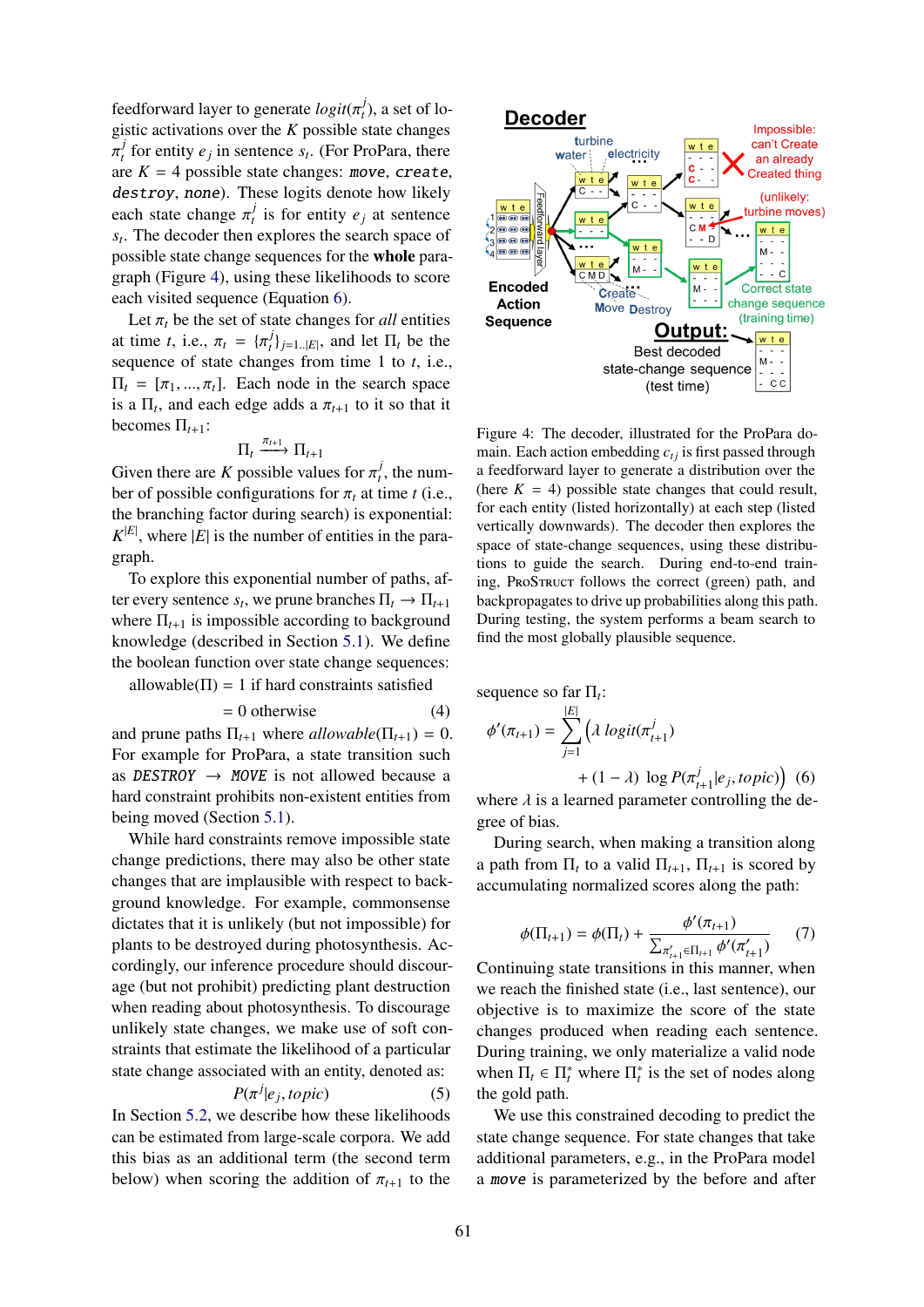locations, we also predict those parameter values during decoding. This is done using standard span prediction layers (inspired by BiDAF, [Seo et al.](#page-9-18) [\(2017a\)](#page-9-18)) on top of the encoded input.

The model is trained to minimize the joint loss of predicting the correct state changes and correct state change parameters for every sentence in the paragraph:

$$
\mathcal{L} = -\sum_{t=1}^{T} \left( \log P(\pi_t) + \sum_{j=1}^{|E|} \sum_{p \in \text{param}(\pi_t^j)} \log P(\nu_{pjt}|\pi_t^j) \right)
$$
(8)

where param $(\pi_t^j)$  $t$ <sup> $t$ </sup>) are the parameters of state change  $\sum_{i=1}^{n}$  example, move is parameterized by before/after lo*j*  $t'$ , and  $v_{pjt}$  are the values of those parameters. For cations, and the 2nd loss term refers to the predicted values of those locations.

At test time, instead of following the gold state change path, we use beam search. After reading any sentence, we explore the top-*k* states sorted by the score  $\phi'(\pi_t)$  that satisfy hard constraints. This way, we predict a sequence of state changes that have maximum score while being sensible w.r.t. hard constraints.

## 5 Incorporating Commonsense Knowledge

By formulating procedural text comprehension as a structured prediction task, we can introduce commonsense knowledge as hard and soft constraints into the model, allowing nonsensical and unlikely predictions to be avoided, and allowing the system to recover from early mistakes.

### <span id="page-5-0"></span>5.1 Hard Constraints

Hard constraints are introduced by defining the (boolean) function over a candidate sequence of state changes:

allowable(Π)

used in Equation [4.](#page-4-1)

While this function can be defined in any way, for the ProPara application we use six constraints. The first three below are based on basic "laws of physics" or commonsense (CS) and are universally applicable:

- CS-1: An entity must exist before it can be moved or destroyed
- CS-2: An entity cannot be created if it already exists
- CS-3: An entity cannot change until it is mentioned in the paragraph

The next three constraints are observed in the training data:

- D-1: Maximum number of toggles for an entity between Exists and not Exist  $\leq f_{max}$  *toggles*
- D-2: Max fraction of entities that are changed per sentence  $\leq$  *f*<sub>*entities per sentence*</sub>
- D-3: Max fraction of sentences in which an entity changes ≤ *fsentences*\_*per*\_*entity*

The thresholds used in D-1, D-2 and D-3 are hyperparameters that can be tuned on the dev set.

#### <span id="page-5-1"></span>5.2 Soft Constraints

Soft constraints are introduced by defining the prior probabilities used in Equation [6:](#page-4-3)

$$
P(\pi^j|e_j, topic)
$$

that entity  $e_j$  undergoes state change  $\pi^j$  in a sentence of text about *tonic*. These probabilities are tence of text about *topic*. These probabilities are used to re-rank the candidate event sequences during decoding (see Equation [6\)](#page-4-3).

While any method can be used to estimate these probabilities, we describe our corpus-based approach here. Although it was designed for ProPara, it generalizes easily to other domains, and is itself a contribution of this work. For a given state change  $\pi^{j}$ , entity  $e_j$ , and topic, we first gather a<br>corpus of Web septences mentioning that topic (us corpus of Web sentences mentioning that topic (using Bing search APIs), then count the number of times *x* that the entity is described as undergoing that state change (e.g., that water is said to MOVE). To determine this frequency, we first convert the sentences into a set of SRL frames (verb + roleargument pairs) using an off-the-shelf SRL labeler. We then use an existing rulebase, derived from VerbNet, that contains rules that map SRL frames to state changes, e.g., e1/ARG0 "absorbs"/VERB e2/ARG1  $\implies$  e2 MOVES [\(Clark et al.,](#page-8-1) [2018\)](#page-8-1). Although the rules and SRL labels are incomplete and noisy, redundancy in the corpus provides some robustness when estimating the frequency *x*. Finally, the observed frequency *x* is converted to a likelihood using a logistic transformation:

$$
P(\pi^{j}|e_{j}, topic) = \frac{1}{1 + exp^{-(x - x_{0})}}
$$
(9)

where,  $x_0$  is a hyperparameter tuned on the dev set.

### 5.3 Commonsense Constraints for New Domains

The commonsense constraints we have used for ProPara are general, covering the large variety of topics contain in ProPara (e.g., electricity, photosynthesis, earthquakes). However, if one wants to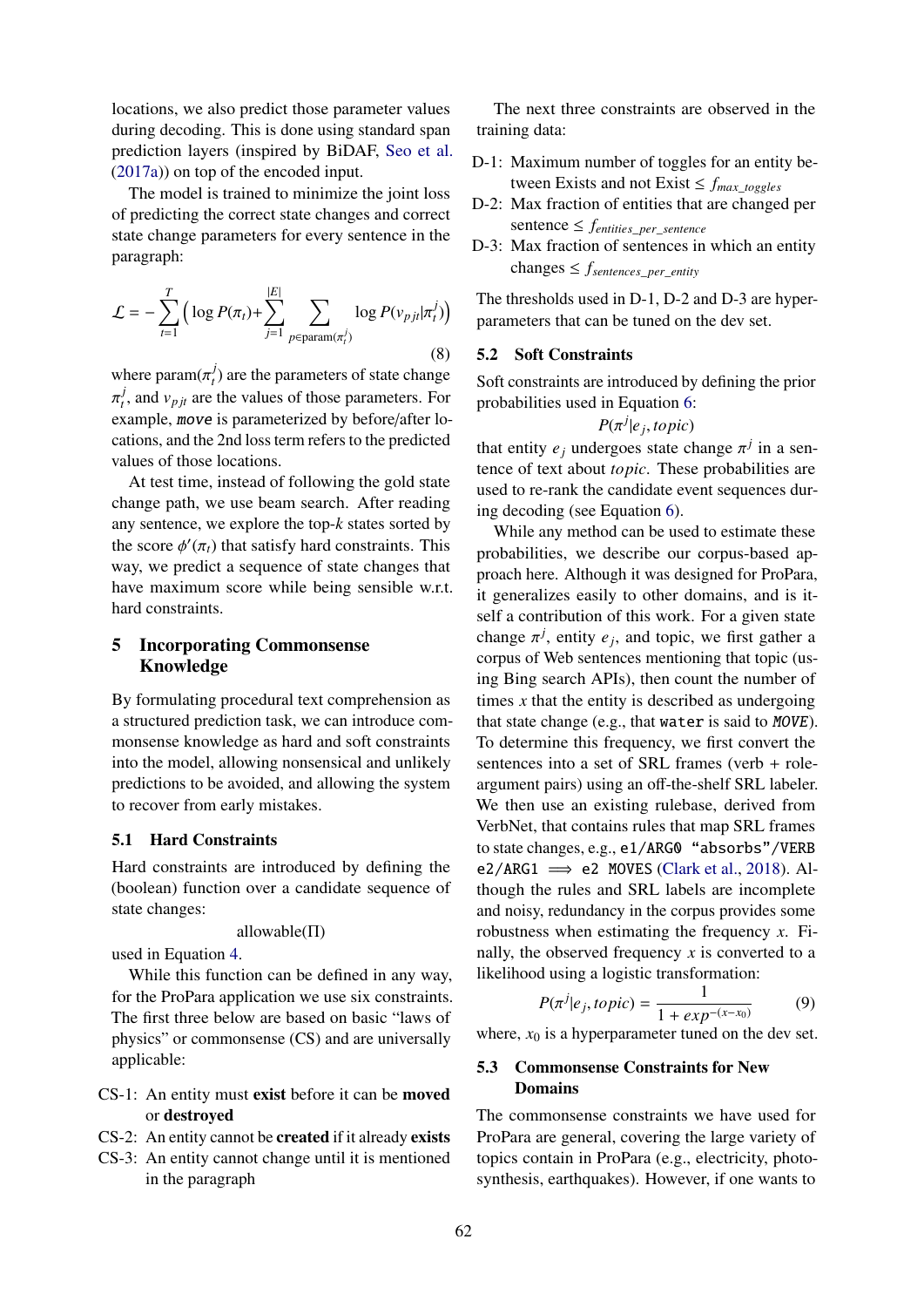apply ProStruct to other genres of procedural text (e.g., fictional text, newswire articles), or broaden the state change vocabulary, different commonsense constraints may be needed. Note that our model architecture itself is agnostic to the source and quantity of hard and soft constraints. For example, one might leverage commonsense rules from existing ontologies such as SUMO [\(Niles and](#page-9-19) [Pease,](#page-9-19) [2001\)](#page-9-19) or Cyc [\(Lenat et al.,](#page-9-20) [1985\)](#page-9-20) to identify new hard constraints; and our corpus-based method could be extended to cover new state change types should the state change vocabulary be extended.

### 6 Evaluation

We evaluate our model using the ProPara dataset, and compare against several strong baselines published with the original dataset [\(Dalvi et al.,](#page-9-2) [2018\)](#page-9-2).

### 6.1 Evaluation setup

Given a paragraph and set of entities as input, the task is to answer four templated questions, whose answers are deterministically computed from the state change sequence:

- Q1. What are the inputs to the process?
- Q2. What are the outputs of the process?
- Q3. What conversions occur, when and where?
- Q4. What movements occur, when and where?

Inputs are defined as entities that existed at the start of the process, but not at the end. Outputs are entities that did not exist at the start, but did at the end. A conversion is when some entities are destroyed and others created. Finally, a movement is an event where an entity changes location.

For each process, as every question can have multiple answers, we compute a separate F1 score for each question by comparing the gold and predicted answers. For Q1 and Q2, this is straightforward as answers are atomic (i.e., individual names of entities). For Q3, as each answer is a 4-tuple (*convert-from, convert-to, location, sentence-id*), some answers may only be partially correct. To score partial correctness, we pair gold and predicted answers by requiring the *sentence-id* in each to be the same, and then score each pair by the Hamming distance of their tuples. For Q4, each answer is also a 4-tuple (*entity, from-location, to-location, sentence-id*), and the same procedure is applied. The four F1 scores are then macro-averaged. The total number of items to predict in the train/dev/test partitions is 7043/913/1095.

### 6.2 Baselines

We compare results using the following process comprehension models:

Recurrent Entity Networks (EntNet) [\(Hena](#page-9-0)ff [et al.,](#page-9-0) [2017\)](#page-9-0) are a state-of-the-art model for the bAbI tasks [\(Weston et al.,](#page-9-14) [2015\)](#page-9-14). The model uses a dynamic memory to maintain a representation of the world state as sentences are read, with a gated update at each step. These states are decoded to answer questions after each sentence is read.

Query Reduction Networks (QRN) [\(Seo et al.,](#page-9-1) [2017b\)](#page-9-1) perform a gated propagation of their hidden state across each time-step. Given a question, the hidden state is used to modify the query to keep pointing to the answer at each step.

ProLocal [\(Dalvi et al.,](#page-9-2) [2018\)](#page-9-2) predicts the state changes described in individual sentences, and then uses commonsense rules of inertia to propagate state values forwards and backwards in time.

ProGlobal [\(Dalvi et al.,](#page-9-2) [2018\)](#page-9-2) predicts states of an entity across all time steps. It considers the entire paragraph while predicting states for an entity, and learns to predict location spans at time-step  $t + 1$ based on location span predictions at *t*.

### 7 Results

### 7.1 Comparison with Baselines

We compare our model (which make use of world knowledge) with the four baseline systems on the ProPara dataset. All models were trained on the training partition, and the best model picked based on prediction accuracy on the dev partition. Table [1](#page-7-0) shows the precision, recall, and F1 for all models on the the test partition. ProSTRUCT significantly outperforms the baselines, suggesting that world knowledge helps ProSTRUCT avoid spurious predictions. This hypothesis is supported by the fact that the ProGlobal model has the highest recall and worst precision, indicating that it is over-generating state change predictions. Conversely, the ProLocal model has the highest precision, but its recall is much lower, likely because it makes predictions for individual sentences, and thus has no access to information in surrounding sentences that may suggest a state change is occurring.

We also examined the role of the constraint rules (both hard and soft) on efficiency. With all rules disabled, the training does not complete even one epoch in more than three hours. Because the number of valid states is exponential in the number of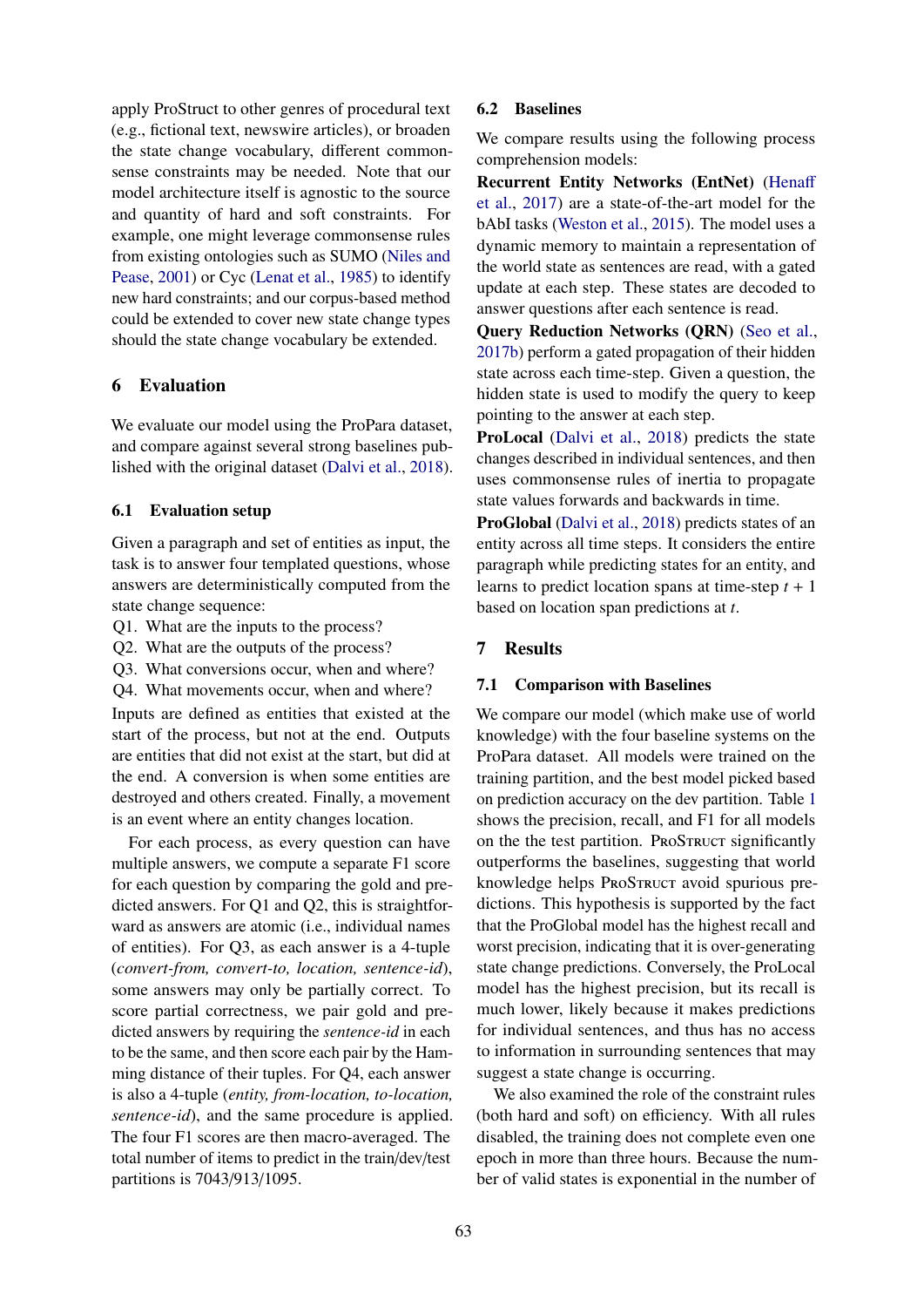<span id="page-7-0"></span>

|                  | Precision | Recall | F1   |
|------------------|-----------|--------|------|
| ProLocal         | 77.4      | 22.9   | 35.3 |
| <b>QRN</b>       | 55.5      | 31.3   | 40.0 |
| EntNet           | 50.2      | 33.5   | 40.2 |
| ProGlobal        | 46.7      | 52.4   | 49.4 |
| <b>PROSTRUCT</b> | 74.2      | 42.1   | 53.7 |

Table 1: Results on the prediction task (test set).

|                                 | Precision | Recall | F1   |
|---------------------------------|-----------|--------|------|
| <b>PROSTRUCT</b>                | 70.4      | 47.8   | 56.9 |
| - Soft constraints              | 61.9      | 47.4   | 53.7 |
| - Hard constraints <sup>†</sup> | 69.6      | 47 O   | 56.1 |

† Partial ablation, ablated at test only (training without these is computationally infeasible).

Table 2: Ablating world knowledge on the dev set.

entities, the training is particularly slow on paragraphs with many entities. In contrast, with all rules enabled, training takes less than 10 minutes per epoch. This illustrates that the constraints are not only contributing to the model scores, but also helping make the search efficient.

#### 7.2 Ablations and Analysis

To explore the impact of world knowledge, we also performed two ablations on the dev set: Removing soft constraints (at both training and test time), and a partial ablation of removing hard constraints at test time only - note that hard constraints cannot be removed during training because model training time becomes prohibitively large without them, thus qualifying this second ablation. Table [4](#page-8-4) shows that F1 drops when each type of knowledge is removed, illustrating that they are helping. The smaller drop for hard constraints suggests that they have primarily been incorporated into the network during training due to this ablation being partial.

Qualitatively, we compared dev set examples where the predicted event sequence changed, comparing predictions made without world knowledge to those made with world knowledge. For readability, we only show the event type predictions  $(M, C, D, \text{ and } N \text{ (shown as "--")})$  and not their fromlocation/to-location arguments. If a prediction changes from  $X$  (without knowledge) to  $Y$  (with knowledge), we write this " $X \rightarrow Y$ ". For cases where the prediction changed, we show incorrect predictions in red, and correct predictions in green.

We first compare predictions made with and without the BK (corpus-based background knowledge, the soft constraints). Table [3](#page-7-1) shows a paragraph about the process of nuclear-powered electricity generation, in the problematic prediction of the generator moving  $(M)$  was predicted in the second to last sentence. However, the background knowledge contains no examples of generators being moved. As a result, it drives the probability mass away from the move (M) prediction, resulting in a no state change (N) prediction instead.

Table [4](#page-8-4) shows a second example where, without knowledge, no event was predicted for the spark entity. However, BK contains many examples of sparks being created (reflecting text about this topic), shifting the probability mass towards this prediction, resulting in the correct C (create).

Finally, Table [5](#page-8-5) shows an example of a hard constraint preventing a nonsensical prediction (namely, electricity is created after it already exists).

#### 7.3 Error Analysis

There are also many cases where incorrect predictions are made. The main causes are summarized below, and offer opportunities for future work.

Implicit reference is a challenge for PROSTRUCT, where an entity affected by an event is not mentioned until a later sentence in the paragraph. For example, in the following ProPara paragraph snippet about combustion engines:

"...(3) A spark ignites fuel...(4) The pressure pushes the piston down...."

both spark and pressure are created in sentence 3, even though pressure is not mentioned until the subsequent sentence. Recognizing this type of implicit mention is very hard. It is possible that BK could help in such situations, particularly if ignite were often associated with creating pressure in the context of a combustion engines, but we did not see such examples in practice.

A second challenge is coreference, in particular when different entities have similar names. For example, again for combustion, a snippet looks:

...(2) the fuel is injected... (6) the spent

<span id="page-7-1"></span>

|                      | Without vs. with BK |  |  |                        |       |  |
|----------------------|---------------------|--|--|------------------------|-------|--|
|                      | Fuel                |  |  | Heat Turbine Generator | Elec. |  |
| Fuel produces heat.  |                     |  |  |                        |       |  |
| Steam spins turbine. |                     |  |  |                        |       |  |
| Generator is turned. |                     |  |  | $M \rightarrow N$      |       |  |
| Makes electricity.   |                     |  |  |                        |       |  |

Table 3: BK improves precision. In a nuclear powered electricity generation scenario, BK drives the probability mass away from the generator movement, as a generator does not generally change location.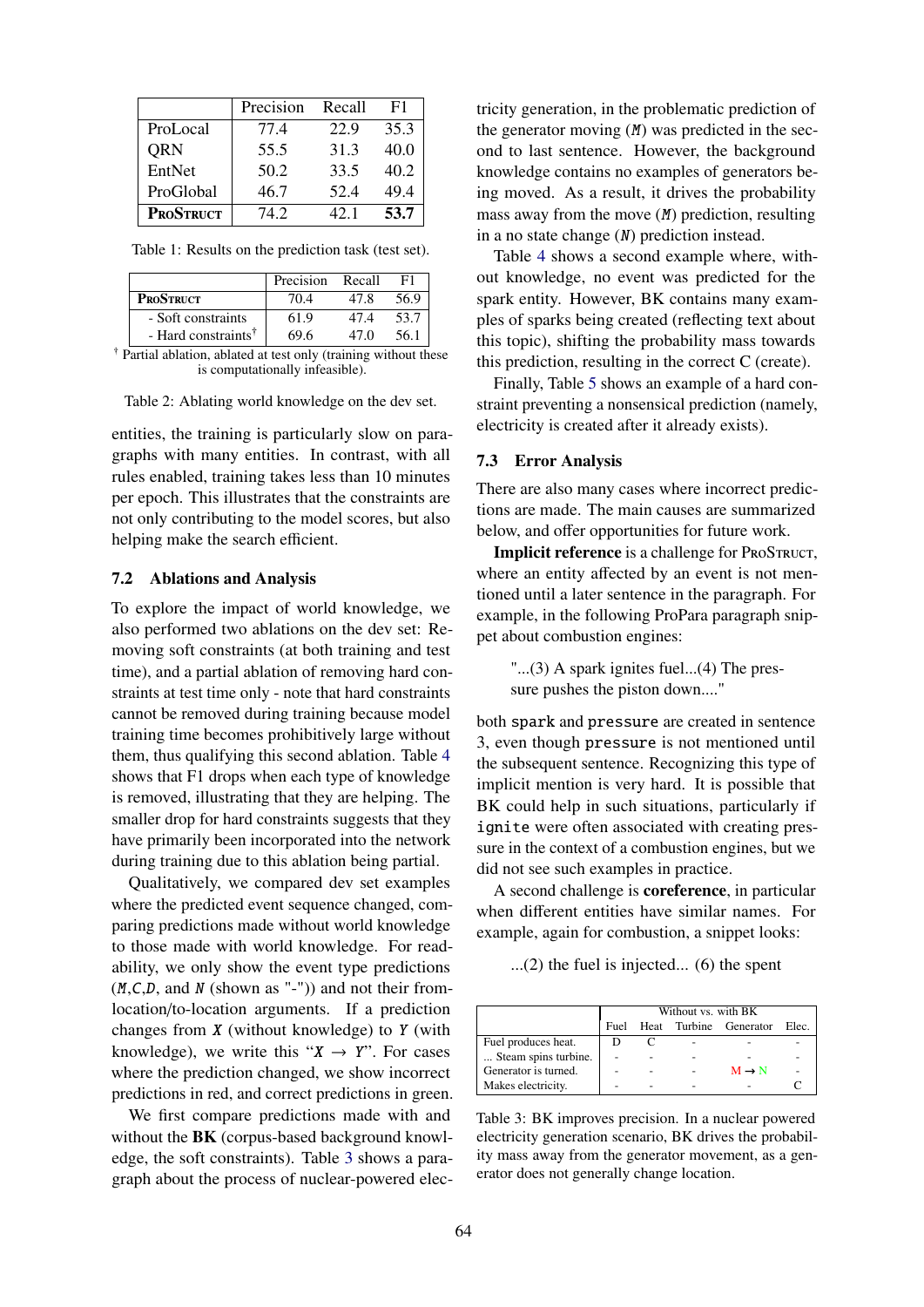<span id="page-8-4"></span>

|                                  | Without vs. with BK |   |                   |
|----------------------------------|---------------------|---|-------------------|
|                                  | Fuel Air            |   | Spark             |
| Fuels burns in the chamber.      | D                   |   |                   |
| The burning fuel creates energy. |                     |   |                   |
| The upward motion cause air      |                     | М |                   |
| The piston compresses the air.   |                     |   |                   |
| A spark ignites the fuel and air |                     |   | $N \rightarrow C$ |
|                                  |                     |   |                   |

Table 4: BK improves coverage. BK has a strong signal that a spark is usually created in combustion engines, shifting the probability mass towards spark-creation.

<span id="page-8-5"></span>

|                                              | Without and with constraints |         |          |  |
|----------------------------------------------|------------------------------|---------|----------|--|
|                                              | Electricity                  | Signals | $\cdots$ |  |
| Electricity enters supply unit.              |                              |         |          |  |
| The supply gives electricity to transistors. | $C \rightarrow D$            |         |          |  |
|                                              | $\cdots$                     |         | $\cdots$ |  |
| The energy is used to complete               |                              |         |          |  |

Table 5: Hard constraints avoid nonsensical predictions. In this example without *CS*-2, the electricity is predicted to be created after it already exists (impossible). This mistake is avoided using the constraints.

fuel is ejected. (7) new fuel is injected....

Here fuel and spent fuel are the same entity, while new fuel is a different entity. Correctly tracking these references is challenging (in this case, ProStruct misidentifies (7) as describing an event on the original fuel/spent fuel).

A third, related problem is pronoun resolution. For example, in:

The sound continues to bounce off of things and produce echoes until it is totally absorbed or dissipated.

the word it confuses PROSTRUCT, and it predicts that the echo (rather than the sound) is destroyed. We observe several such failure cases.

Finally, we observed BK retrieval failures when there was appropriate background knowledge that was expressed in a lexically different way. Consider the example in Table [6](#page-8-6) about oil formation. Without BK, the model correctly predicts that sediment is destroyed (D). However, BK has few examples of sediment being destroyed, and so biases the prediction away from this (correct) choice to an incorrect choice. Further examination of BK shows that it does in fact have knowledge about this destruction, but that is expressed using the word deposit instead (e.g., "deposits break down"). A soft (neural) means of accessing BK would help alleviate this problem.

### 8 Conclusions

Answering questions about procedural text remains challenging, requiring models of actions and the

<span id="page-8-6"></span>

|                             | Without BK vs. with BK |                   |                   |  |
|-----------------------------|------------------------|-------------------|-------------------|--|
|                             | Algae                  | Plankton Sediment |                   |  |
| Algae and plankton die.     |                        |                   |                   |  |
| The dead algae and plankton |                        |                   |                   |  |
| The sediment breaks down.   |                        |                   | $D \rightarrow M$ |  |

Table 6: BK lookup limitation: though BK knows that deposits can be destroyed (broken down), it does not equate this with (synonymous) sediments being destroyed, hence biases model away from correct answer.

state changes they produce. Predictions made locally throughout the text may together be globally inconsistent or improbable. We have shown how the predicted effects of actions can be improved by treating the task as a structured prediction problem, allowing commonsense knowledge to be injected to avoid an overall inconsistent or improbable set of predictions. In particular, we have shown how two kinds of knowledge can be exploited: hard constraints to exclude impossible and nonsensical state changes, and soft constraints to encourage likely state changes. The resulting system significantly outperforms previous state-of-the-art systems on a challenging dataset, and our ablations and analysis suggest that the knowledge is playing an important role. Our code is available at <https://github.com/allenai/propara>.

### Acknowledgements

We thank Oren Etzioni for his insightful feedback and encouragement for this work. We are grateful to Paul Allen whose long-term vision continues to inspire our scientific endeavors.

## **References**

- <span id="page-8-3"></span>Dzmitry Bahdanau, Kyunghyun Cho, and Yoshua Neural machine translation by jointly learning to align and translate. *CoRR*, abs/1409.0473.
- <span id="page-8-2"></span>Jonathan Berant, Vivek Srikumar, Pei-Chun Chen, Abby Vander Linden, Brittany Harding, Brad Huang, Peter Clark, and Christopher D Manning. 2014. Modeling biological processes for reading comprehension. In *Proc. EMNLP'14*.
- <span id="page-8-0"></span>Antoine Bosselut, Omer Levy, Ari Holtzman, Corin Ennis, Dieter Fox, and Yejin Choi. 2018. Simulating action dynamics with neural process networks. *6th International Conference on Learning Representations (ICLR)*.
- <span id="page-8-1"></span>Peter Clark, Bhavana Dalvi Mishra, and Niket Tandon. 2018. What happened? Leveraging VerbNet to predict the effects of actions in procedural text. *arXiv preprint arXiv:1804.05435*.